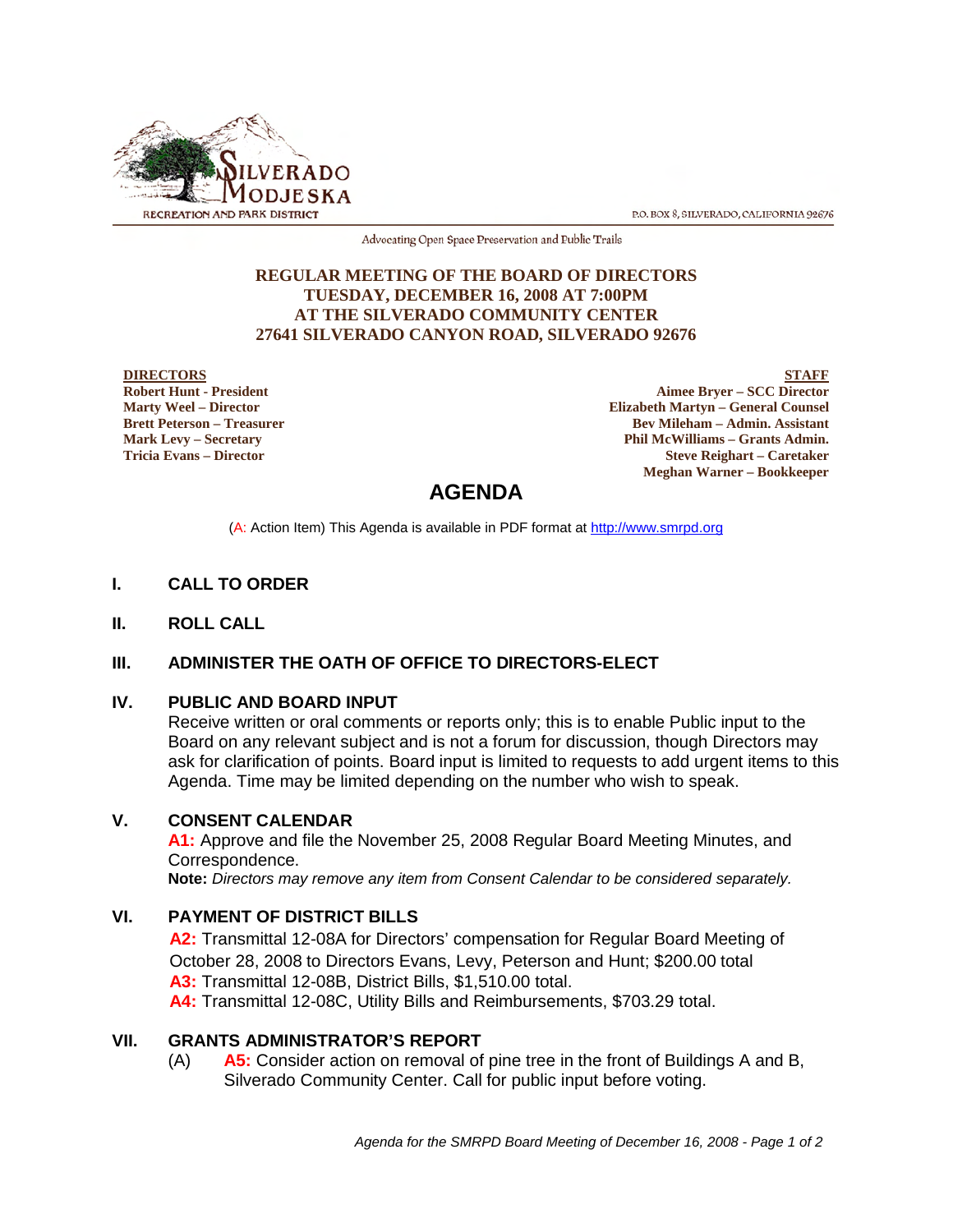# **VIII. OTHER DISTRICT BUSINESS**

- (A) **A6:** Annual election of Board Officers
- (B) Discussion of Committee assignments
- (C) Discussion of direction for Silverado Children's Center to deal with reduction in enrollment.
- (D) **DIRECTOR'S COMMENTS: PURSUANT TO GOVERNMENT CODE §54954.2** members of the Board of Directors or Staff may ask questions for clarification, make brief announcements, make brief reports on their activities. The Board or a Board member may provide a reference to Staff or other resources for factual information, request Staff to report back at a subsequent meeting concerning any matter, or direct that a matter of business be placed on a future Agenda.
	- (1) Director Evans (2) Director Hunt (3) Director Levy
	- (4) Director Peterson (5) Director Weel

### **IX. COMMITTEES**

*NOTE: There will be no discussion of Committee issues unless agendized below, or added to the Agenda by majority vote of the Board in Section III to address issues that require immediate attention for reasons to be explained in the motion to add. Other comments can be made under Director Comments.*

# **STANDING COMMITTEES:**

- (A) **RECREATION** (Evans, Peterson)
- (B) **FINANCE** (Hunt)
- (C) **PERSONNEL** (Evans)
- (D) **OPEN SPACE AND TRAILS** (Hunt, Levy)
- (E) **FACILITIES AND SAFETY** (Peterson)

# **AD HOC COMMITTEES:**

- (F) **SILVERADO CHILDREN'S CENTER** (Evans) **Children's Center Advisory Committee** (Evans, Bryer) (Public Members: Dawn Lynch, Julia Jones-Tester, Nancy Moore)
- (G) **IRC LIAISON COMMITTEE** (Peterson, Hunt) (Community Members: Judy Myers, Laura Bennet, Kristi Colgan, Carla Anderson)

# **X. ADJOURNMENT**

The next regular meeting of the Board of Directors will be at the Silverado Community Center, 27641 Silverado Canyon Road at 7:00PM on January 27, 2009.

Materials related to an item on this agenda submitted after distribution of the agenda packet are either available for public inspection at the Silverado Library, or posted on the SMRPD website at http://www.smrpd.org/agenda-minutes.html. Materials prepared by SMRPD will be available at the meeting, those provided by others after the meeting.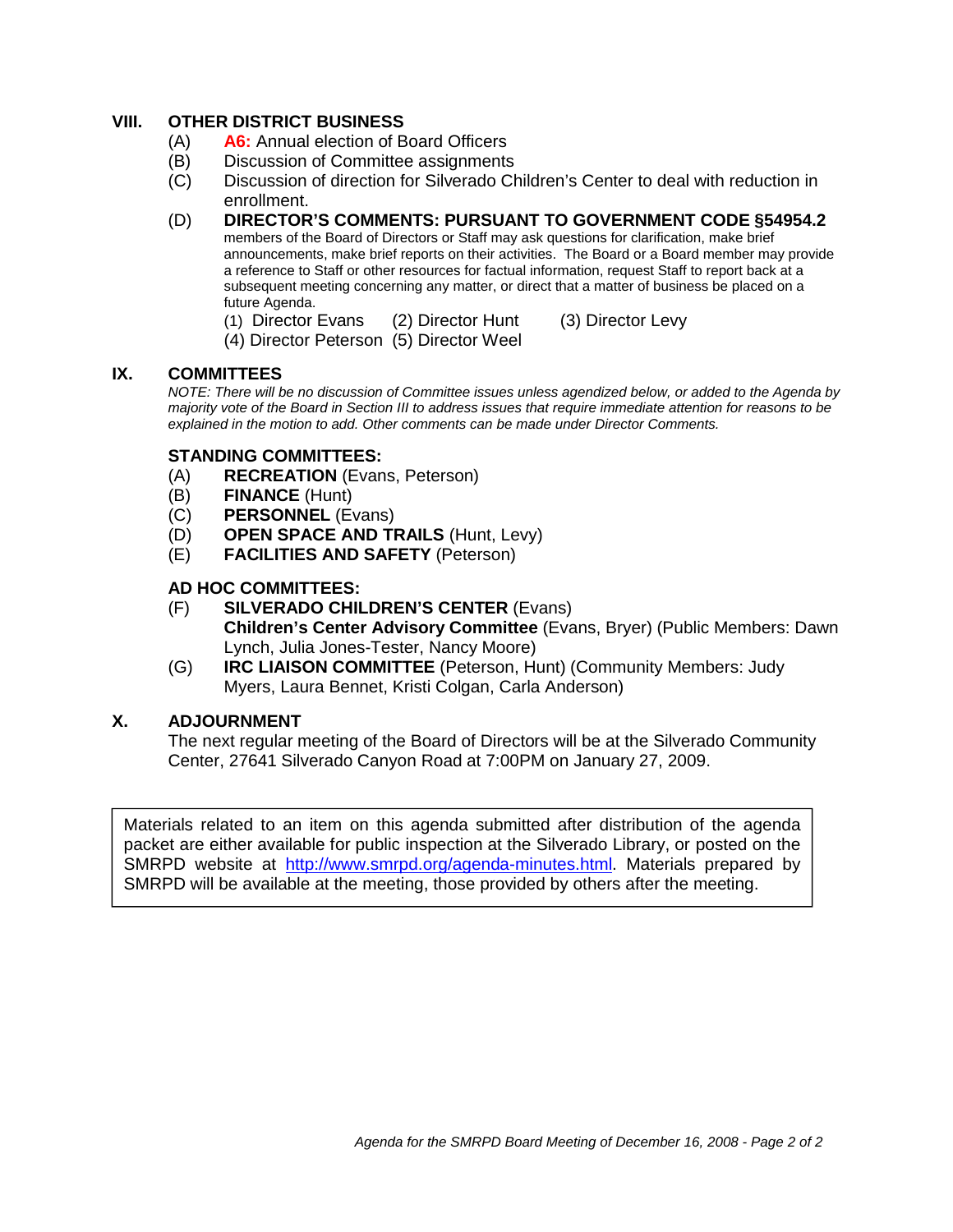| Sil-Mod Rec. and Parks Dist.                      |                                |             | THE COUNTY AUDITOR IS AUTHORIZED TO |                           |                 |       |               |  |
|---------------------------------------------------|--------------------------------|-------------|-------------------------------------|---------------------------|-----------------|-------|---------------|--|
| x8                                                |                                |             | DRAW THIS CHECK FROM FUND           |                           |                 |       |               |  |
| 2676                                              | 728 AGENCY 728                 |             |                                     |                           |                 |       |               |  |
| PAYEE NAME AND ADDRESS<br>SOCIAL SECURITY /TAX ID | <b>DATE</b><br><b>INVOICE#</b> | <b>ORGN</b> | <b>OBJT</b><br>REV/                 | <b>SUB</b><br><b>OBJT</b> | <b>AMOUNT</b>   |       | AC'S USE ONLY |  |
|                                                   |                                |             | <b>BS ACCT</b>                      | <b>REV</b>                |                 |       | DOC NUMBER    |  |
| X06505                                            |                                |             |                                     |                           |                 |       |               |  |
| <b>Robert Hunt</b>                                | 11/25/08                       |             | 0100                                |                           | \$              | 50.00 |               |  |
| 28371 Modjeska Canyon Road                        |                                |             |                                     |                           |                 |       |               |  |
| Modjeska, CA 92676                                |                                |             |                                     |                           | \$              | 50.00 |               |  |
|                                                   |                                |             |                                     |                           |                 |       |               |  |
| X06507<br>Deborah Johnson                         |                                |             | 0100                                |                           |                 |       |               |  |
| PO Box 867                                        |                                |             |                                     |                           |                 |       |               |  |
| Silverado, CA 92676                               |                                |             |                                     |                           | $\overline{\$}$ |       |               |  |
| X06503                                            |                                |             |                                     |                           |                 |       |               |  |
| Mark Levy                                         | 11/25/08                       |             | 0100                                |                           | \$              | 50.00 |               |  |
| 17452 Olive Hill Road                             |                                |             |                                     |                           |                 |       |               |  |
| Modjeska Canyon, CA 92676                         |                                |             |                                     |                           | \$              | 50.00 |               |  |
| X06504                                            |                                |             |                                     |                           |                 |       |               |  |
| <b>Brett Peterson</b>                             | 11/25/08                       |             | 0100                                |                           | \$              | 50.00 |               |  |
| P.O. Box 613                                      |                                |             |                                     |                           |                 |       |               |  |
| Silverado, CA 92676                               |                                |             |                                     |                           | $\overline{\$}$ | 50.00 |               |  |
| X06506                                            |                                |             |                                     |                           |                 |       |               |  |
| <b>Tricia Evans</b><br>P.O. Box 464               | 11/25/08                       |             | 0100                                |                           | \$              | 50.00 |               |  |
| Silverado, CA 92676                               |                                |             |                                     |                           |                 |       |               |  |
|                                                   |                                |             |                                     |                           | \$              | 50.00 |               |  |
|                                                   |                                |             |                                     |                           |                 |       |               |  |
|                                                   |                                |             |                                     |                           |                 |       |               |  |
|                                                   |                                |             |                                     |                           |                 |       |               |  |
|                                                   |                                |             |                                     |                           |                 |       |               |  |

The claims listed above totaling **\$200.00** are approved for payment pursuant to an order entered in the Minutes of the Board of Directors of this District and I certify that the payees named who are described in Government Code Section 3101 have taken an oath or affirmation required by Government Code Section 3102.

\_\_\_\_\_\_\_\_\_\_\_\_\_\_\_\_\_\_\_\_\_\_\_\_\_\_\_\_\_\_ \_\_\_\_\_\_\_\_\_\_\_\_\_\_\_\_\_\_\_\_\_\_\_\_\_\_\_\_\_\_\_\_\_ \_\_\_\_\_\_\_\_\_\_\_\_\_\_\_\_\_\_\_\_\_\_\_\_\_\_\_\_\_\_\_\_\_\_

APPROVED BY COUNTERSIGNED COUNTERSIGNED AND/OR COUNTERSIGNED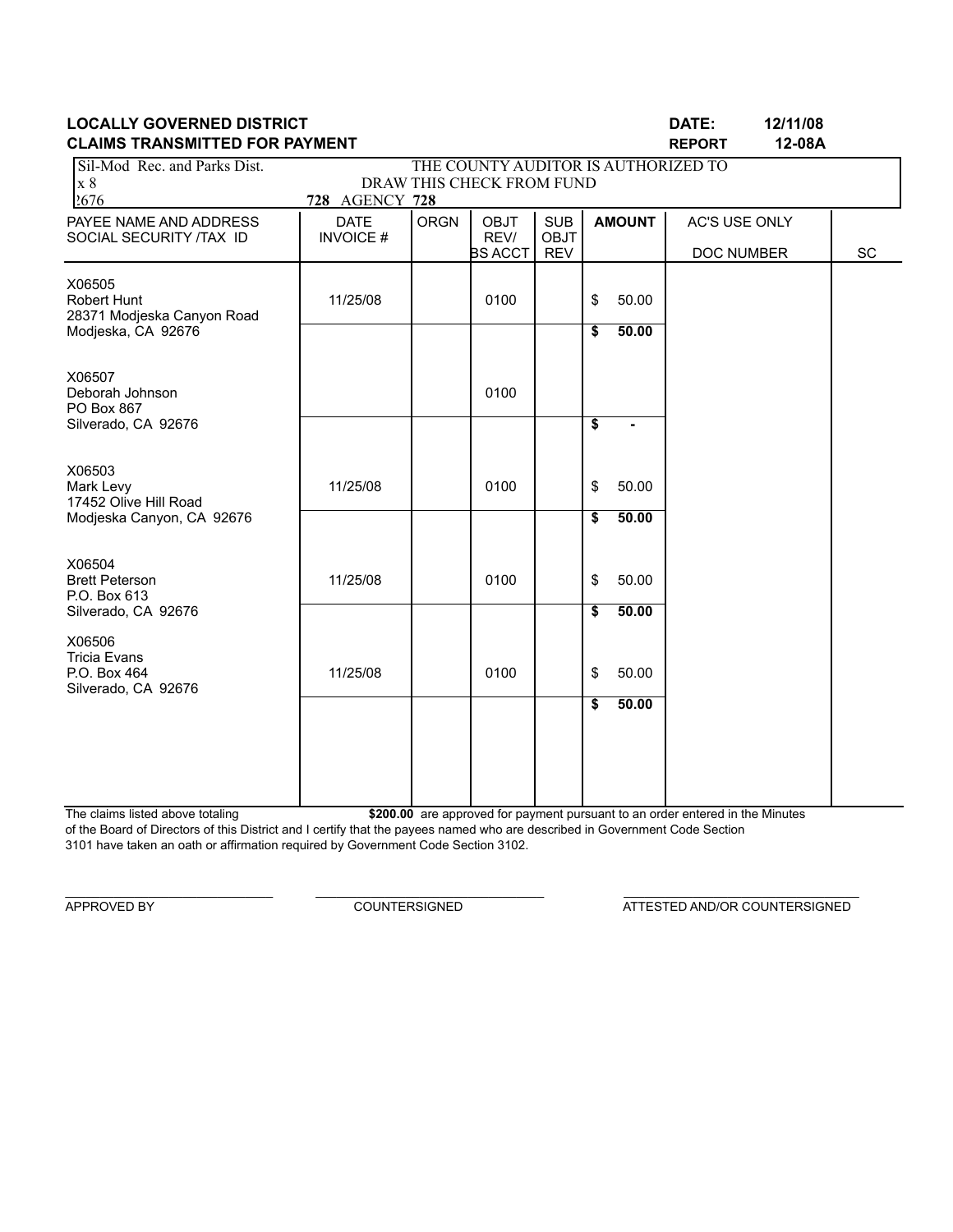| <b>CLAIMS TRANSMITTED FOR PAYMENT</b>                                                                  |                                                                                 |             |                                |                                         |                                  | <b>REPORT</b>               | 12-08B |    |
|--------------------------------------------------------------------------------------------------------|---------------------------------------------------------------------------------|-------------|--------------------------------|-----------------------------------------|----------------------------------|-----------------------------|--------|----|
| Sil-Mod Rec. and Parks Dist.<br>P.O.Box 8<br>Silverado. CA 92676                                       | THE COUNTY AUDITOR IS AUTHORIZED TO<br>DRAW THIS CHECK FROM FUND 728 AGENCY 728 |             |                                |                                         |                                  |                             |        |    |
| PAYEE NAME AND ADDRESS<br>SOCIAL SECURITY /TAX ID                                                      | DATE<br><b>INVOICE#</b>                                                         | <b>ORGN</b> | OBJT<br>REV/<br><b>BS ACCT</b> | <b>SUB</b><br><b>OBJT</b><br><b>REV</b> | <b>AMOUNT</b>                    | AC'S USE ONLY<br>DOC NUMBER |        | SC |
| X06018<br>COOKSMITH LANDSCAPING<br>630 N. TUSTIN AVE #1518<br>ORANGE, CA 92867                         | INVOICE #7848<br>INVOICE #7833                                                  |             | 1400<br>1400                   |                                         | \$340.00<br>\$235.00<br>\$575.00 |                             |        |    |
| X05686<br><b>MEGHAN WARNER</b><br>P.O. BOX 177<br>SILVERADO, CA 92676                                  | <b>INVOICE #08-181</b>                                                          |             | 1900                           |                                         | \$250.00                         |                             |        |    |
| X06016<br>STEVE REIGHART<br>28291 HILLTOP DRIVE<br>MODJESKA, CA 92676                                  | INVOICE #2062                                                                   |             | 1900                           |                                         | \$250.00<br>\$85.00              |                             |        |    |
| X05603<br>LEWIS BRISBOIS BISGAARD & SMITH<br>221 N. FIGUEROA STREET, STE 1200<br>LOS ANGELES, CA 90012 | <b>INVOICE #647318</b>                                                          |             | 1900                           |                                         | \$85.00<br>\$600.00              |                             |        |    |
|                                                                                                        |                                                                                 |             |                                |                                         | \$600.00                         |                             |        |    |
|                                                                                                        |                                                                                 |             |                                |                                         | \$0.0D                           |                             |        |    |
|                                                                                                        |                                                                                 |             |                                |                                         | \$0.0D                           |                             |        |    |
|                                                                                                        |                                                                                 |             |                                |                                         | \$0.0D                           |                             |        |    |
|                                                                                                        |                                                                                 |             |                                |                                         | \$0.0D                           |                             |        |    |
|                                                                                                        |                                                                                 |             |                                |                                         | \$0.0D                           |                             |        |    |

**LOCALLY GOVERNED DISTRICT DATE: 12/11/08**

The claims listed above totaling **61,510.00 are approved for payment pursuant to an order entered in the Minutes** 

of the Board of Directors of this District and I certify that the payees named who are described in Government Code Section 3101 have taken an oath or affirmation required by Government Code Section 3102.

 $\mathcal{L}_\text{max} = \mathcal{L}_\text{max} = \mathcal{L}_\text{max} = \mathcal{L}_\text{max} = \mathcal{L}_\text{max} = \mathcal{L}_\text{max} = \mathcal{L}_\text{max} = \mathcal{L}_\text{max} = \mathcal{L}_\text{max} = \mathcal{L}_\text{max} = \mathcal{L}_\text{max} = \mathcal{L}_\text{max} = \mathcal{L}_\text{max} = \mathcal{L}_\text{max} = \mathcal{L}_\text{max} = \mathcal{L}_\text{max} = \mathcal{L}_\text{max} = \mathcal{L}_\text{max} = \mathcal{$ 

APPROVED BY **COUNTERSIGNED BY COUNTERSIGNED BY COUNTERSIGNED BY ATTESTED AND/OR COUNTERSIGNED**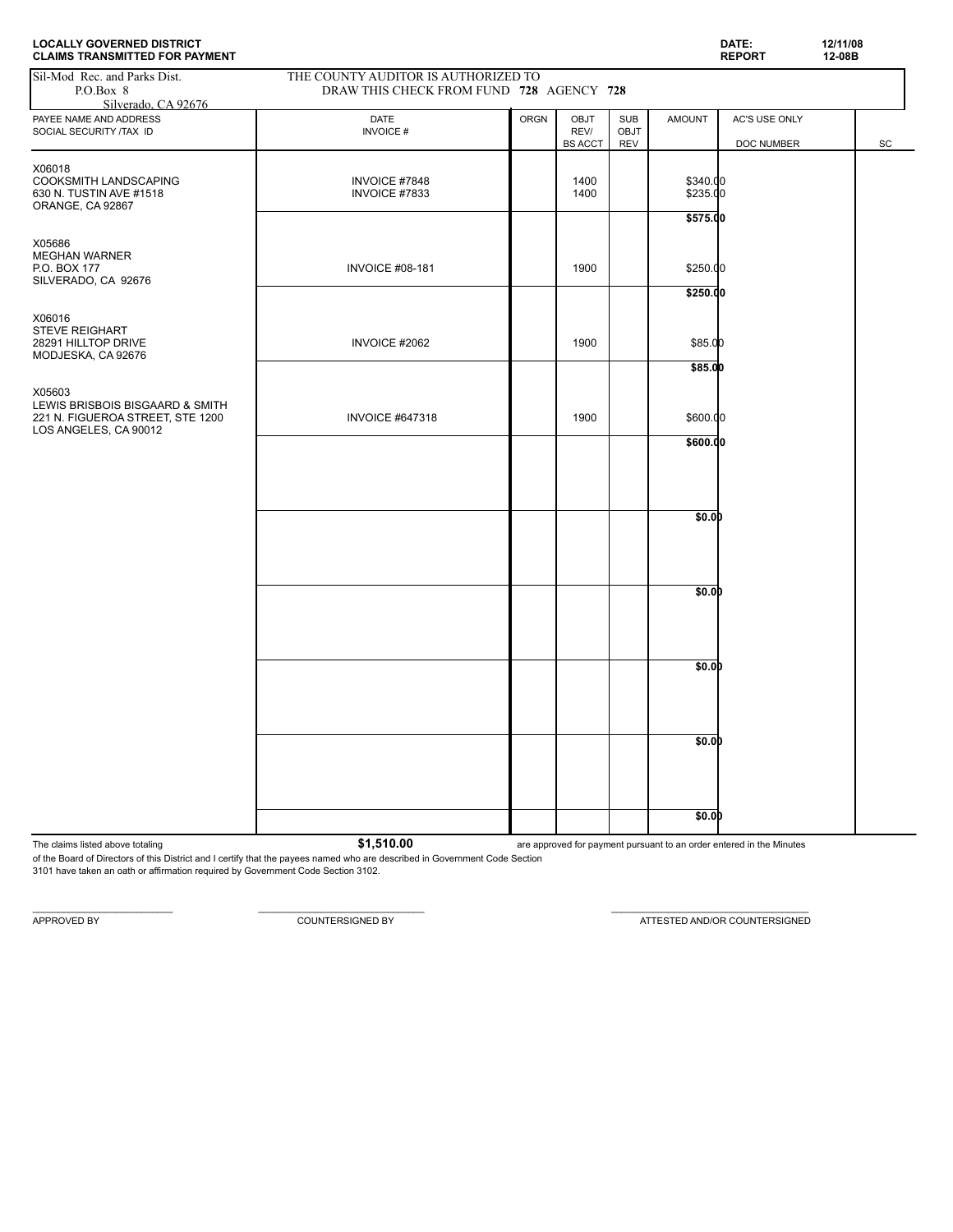| <b>LOCALLY GOVERNED DISTRICT</b><br><b>CLAIMS TRANSMITTED FOR PAYMENT</b> |                                                                                                               |             |                                |                                  |                      | DATE:<br><b>REPORT</b>      | 12/11/08<br>12-08C |
|---------------------------------------------------------------------------|---------------------------------------------------------------------------------------------------------------|-------------|--------------------------------|----------------------------------|----------------------|-----------------------------|--------------------|
| Sil-Mod Rec. and Parks Dist.<br>P.O.Box 8                                 | THE COUNTY AUDITOR IS AUTHORIZED TO<br>DRAW THIS CHECK FROM FUND 728 AGENCY 728<br>Silverado, CA 92676        |             |                                |                                  |                      |                             |                    |
| PAYEE NAME AND ADDRESS<br>SOCIAL SECURITY /TAX ID                         | <b>DATE</b><br><b>INVOICE#</b>                                                                                | <b>ORGN</b> | OBJT<br>REV/<br><b>BS ACCT</b> | <b>SUB</b><br>OBJT<br><b>REV</b> | <b>AMOUNT</b>        | AC'S USE ONLY<br>DOC NUMBER |                    |
| X06022<br>SMRPD (BofA Account)<br>P.O. Box 8<br>Silverado, CA 92676       | <b>REIMBURSEMENT OF CHECK #1590</b><br>PAID TO: JANI-KING<br>INVOICE #LAX12080710                             |             | 1400                           |                                  | \$210.00<br>\$210.00 |                             |                    |
| X06022<br>SMRPD (BofA Account)<br>P.O. Box 8<br>Silverado, CA 92676       | <b>REIMBURSEMENT OF CHECK #1588</b><br>PAID TO: WASTE MANAGEMENT<br>INVOICE #0051722-2515-2                   |             | 2800                           |                                  | \$154.50<br>\$154.50 |                             |                    |
| X06022<br>SMRPD (BofA Account)<br>P.O. Box 8<br>Silverado, CA 92676       | <b>REIMBURSEMENT OF CHECK #1589</b><br>PAID TO: WASTE MANAGEMENT<br>INVOICE #2155117-2515-6                   |             | 2800                           |                                  | \$61.1'              |                             |                    |
| X06022<br>SMRPD (BofA Account)<br>P.O. Box 8<br>Silverado, CA 92676       | <b>REIMBURSEMENT OF CHECK #1591</b><br>PAID TO: PHIL McWILLIAMS<br>REIMBURSE: THE OC REGISTER<br>PUBLIC NOTIC |             | 1800                           |                                  | \$61.11<br>\$277.68  |                             |                    |
| X06022<br>SMRPD (BofA Account)<br>P.O. Box 8<br>Silverado, CA 92676       |                                                                                                               |             |                                |                                  | \$277.68             |                             |                    |
| X06022<br>SMRPD (BofA Account)<br>P.O. Box 8<br>Silverado, CA 92676       |                                                                                                               |             |                                |                                  | \$0.00               |                             |                    |
| X06022<br>SMRPD (BofA Account)<br>P.O. Box 8                              |                                                                                                               |             |                                |                                  | \$0.00               |                             |                    |
| Silverado, CA 92676                                                       |                                                                                                               |             |                                |                                  | \$0.00               |                             |                    |
|                                                                           |                                                                                                               |             |                                |                                  |                      |                             |                    |
|                                                                           |                                                                                                               |             |                                |                                  |                      |                             |                    |

The claims listed above totaling **by a structure of the COST 103.29 are approved for payment pursuant to an order entered in the Minutes** 

of the Board of Directors of this District and I certify that the payees named who are described in Government Code Section 3101 have taken an oath or affirmation required by Government Code Section 3102.

 $\_$  , and the set of the set of the set of the set of the set of the set of the set of the set of the set of the set of the set of the set of the set of the set of the set of the set of the set of the set of the set of th

APPROVED BY COUNTERSIGNED BY COUNTERSIGNED BY ATTESTED AND/OR COUNTERSIGNED